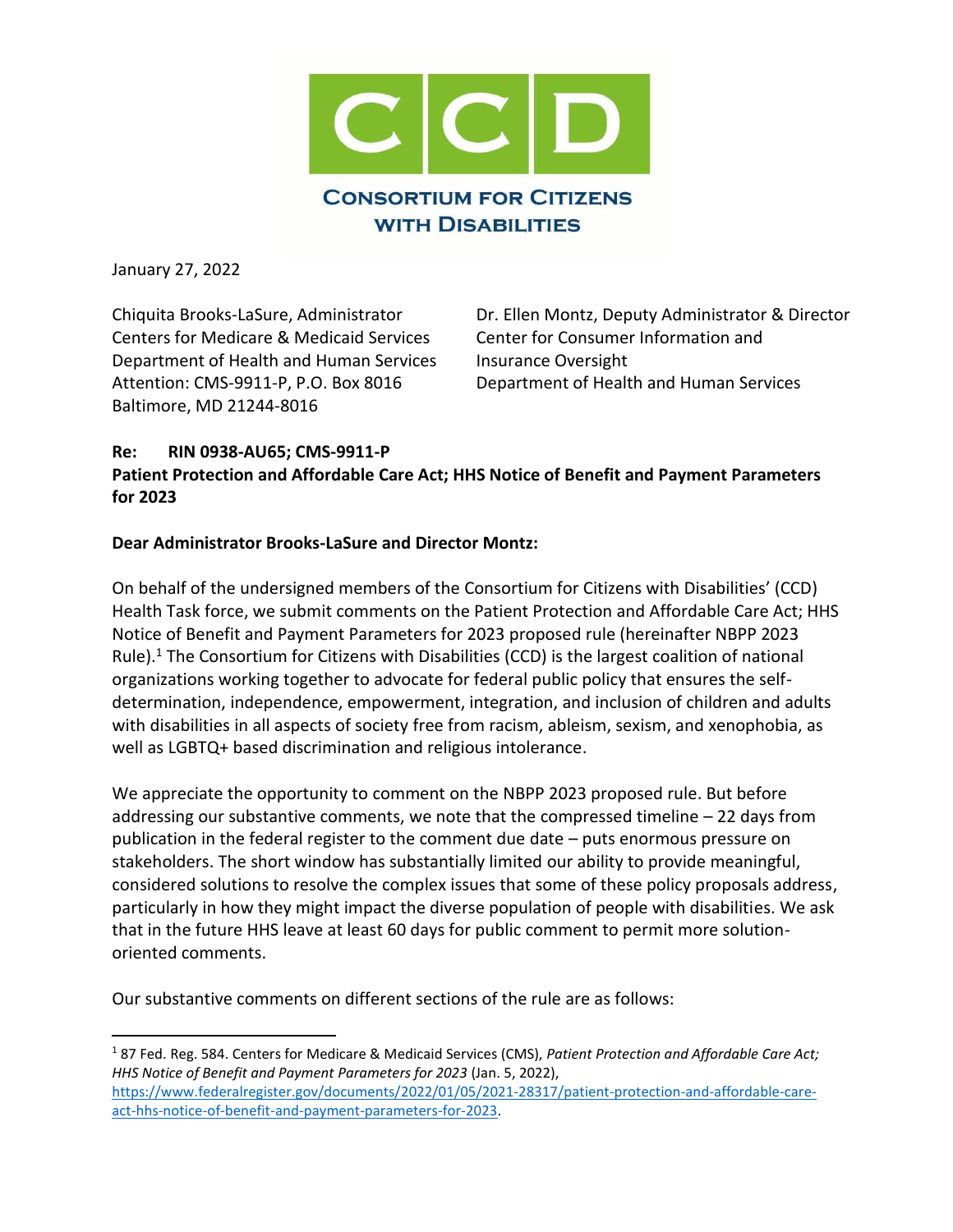# **Guaranteed Availability of Coverage: Past Due Premiums (§ 147.104)**

In the proposed rule, HHS revises its previous interpretation of the ACA's guaranteed issue provision which allowed insurers to refuse to cover persons who owe past due premiums until they satisfy arrearages. We strongly support revising this unlawful interpretation of the guaranteed availability provision. The statute is clear – an issuer "must accept every employer and individual in the State that applies for such coverage."<sup>2</sup> As HHS now acknowledges, denying coverage because of past-due premiums is contrary to the ACA, and disproportionately hurts persons who are low income and others experiencing economic hardship. People with disabilities are more likely to experience economic hardship, $3$  and also more likely to suffer poor health outcomes from delays in accessing needed care.<sup>4</sup> Especially given the ongoing and devastating impact of the COVID-19 pandemic, no one should lose or be denied health care due to prior debts.

Health insurance companies have other tools available to recoup unpaid premiums without denying enrollment. We strongly support revising HHS' interpretation of the ACA's guaranteed issue provision to allow individuals to enroll in coverage even if they have past-due premiums.

# **FFE and SBE-FP User Fee Rates for the 2023 Benefit Year (§ 156.50)**

We strongly support a robust user fee to allow HHS to undertake a series of needed activities. We are unsure if the proposed user fee amount will provide sufficient funding to do so as it is difficult to assess the user fee amount without seeing the budget assumption on which it is based and the full scope of anticipated spending on activities such as navigators, improvements to healthcare.gov, oversight, etc.

HHS anticipates that spending on consumer outreach and education, eligibility determinations, and enrollment processes will need to increase by \$140 million above the 2022 benefit year level. This is in part due to projected enrollment declines when the enhanced premiums of the American Rescue Plan Act expire. [Modeling](https://hbex.coveredca.com/data-research/library/CoveredCA_Marketing_Matters_9-17.pdf) shows that investing in a robust marketing and outreach campaign increases Exchange enrollment,<sup>5</sup> which typically leads to a healthier risk mix and thus lowers health care premiums, which often more than fully offsets the added costs of user fees. 6

 $\overline{\phantom{a}}$ 

 $2$  42 U.S.C. § 300gg-1(a).

<sup>3</sup> U.S. Bureau of Labor Statistics. *Persons with a Disability: Labor Force Characteristics Summary*. (Feb. 24, 2021). Available at:<https://www.bls.gov/news.release/disabl.nr0.htm>

<sup>4</sup> Centers for Medicare & Medicaid Services. *Improving Health Care for Adults with Disabilities: An Overview of* 

*Federal Data Sources*. (Dec. 2020). Available at: <https://www.cms.gov/files/document/federaldatadisability508.pdf> 5 Seervai, S. *Cuts to the ACA's Outreach Budget Will Make It Harder for People to Enroll*. Commonwealth Fund. (Oct. 11, 2017). Available at: [https://www.commonwealthfund.org/publications/other-publication/2017/oct/cuts-acas](https://www.commonwealthfund.org/publications/other-publication/2017/oct/cuts-acas-outreach-budget-will-make-it-harder-people-enroll)[outreach-budget-will-make-it-harder-people-enroll](https://www.commonwealthfund.org/publications/other-publication/2017/oct/cuts-acas-outreach-budget-will-make-it-harder-people-enroll)

<sup>6</sup> Lee, P. V., Pegany, V., Scullary, J., & Stevens, C. *Marketing Matters: Lessons From California to Promote Stability and Lower Costs in National and State Individual Insurance Markets*. Covered California. (Sept. 2017). Available at: [https://hbex.coveredca.com/data-research/library/CoveredCA\\_Marketing\\_Matters\\_9-17.pdf.](https://hbex.coveredca.com/data-research/library/CoveredCA_Marketing_Matters_9-17.pdf)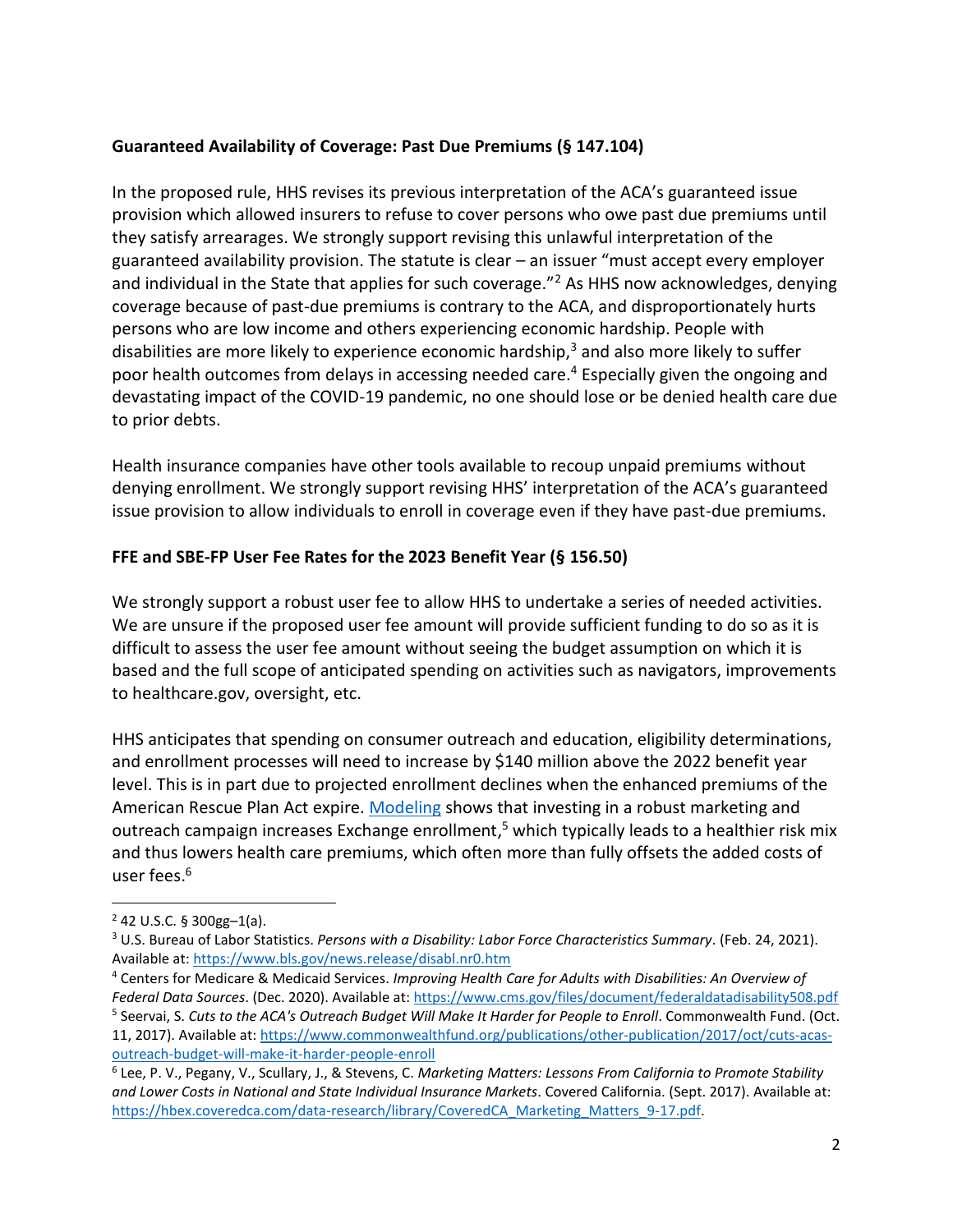HHS should enable increased marketing and outreach efforts needed to effectively enroll consumers in the FFEs and SBE-FPs in 2023, even if this means a slight increase in the user fee rates to do so. We add the important caveat that additional funding for outreach must include targeted approaches to reduce access barriers and increase enrollment accessibility for people with disabilities, including plain language outreach, creating materials accessible for people with visual disabilities, and ensuring that navigator web-sites and hot lines are fully accessible for the range of people with disabilities and people with limited English proficiency.

Further, HHS proposes new requirements on agents, brokers and web-brokers to ensure the accuracy of information they provide and protect individuals. HHS will need sufficient funding and resources to ensure effective oversight of these new provisions that the user fee would support. This includes oversight to ensure that brokers and web-brokers also provide the required accommodations to make their services accessible.

# **State Selection of EHB-Benchmark Plan for Plan Years Beginning on or after January 1, 2020 (§ 156.111)**

HHS proposes to establish an evergreen deadline for states to submit revisions to their EHB benchmark selections. Instead of specifying the deadline in each NBPP, states would need to submit their new benchmark selections by the first Wednesday in May that is 2 years before the effective date of the new EHB benchmark plan. We support this proposal. We urge HHS to further strengthen and expand the transparency and public comment process for EHB benchmark selection to ensure that stakeholders and other interested parties have ample opportunity to provide meaningful input.

# **Provision of EHB (§ 156.115)**

HHS proposes to eliminate the provision allowing issuers to substitute benefits between EHB categories. We strongly support this proposal, and have long been concerned that substitution between and within EHB categories could lead to adverse selection by allowing insurers to discourage enrollment by persons with significant health needs. HHS rightly recognizes the potential harm to consumers with chronic illness and disabilities if insurance companies substitute benefits between EHB categories.

For example, the category of "rehabilitative and habilitative services and devices" was included in the ACA as an essential health benefit, one of ten essential categories of benefits that must be covered by ACA health plans. It is noteworthy that Congress chose to include a separate EHB category for rehabilitative and habilitative services and devices to specifically list in the statute in recognition of the important role the benefit plays in helping ensure that adults and children maximize their health, function, ability to live independently, and participation in society. Subsequent rule-making has created, for the first time, a federal definition of habilitative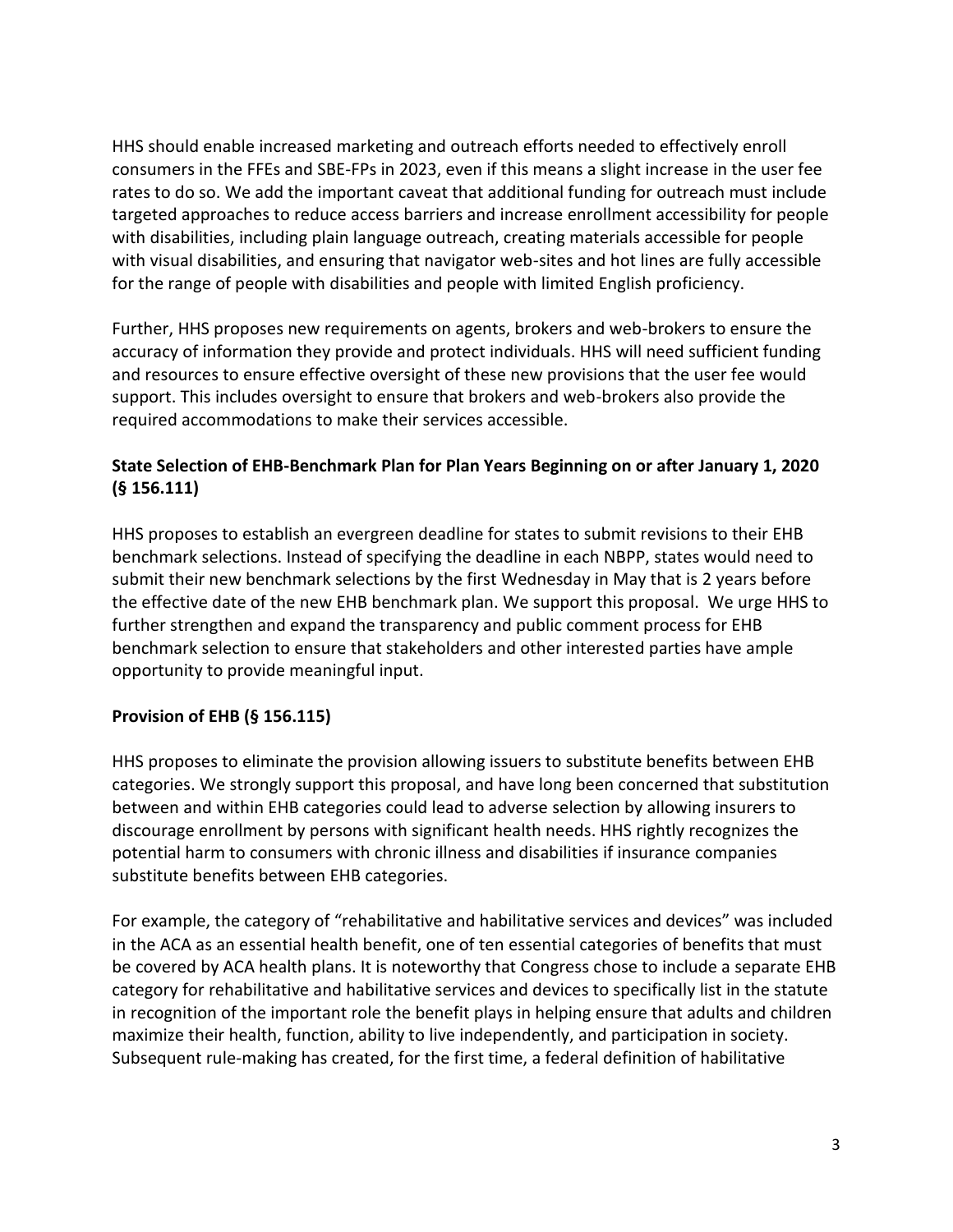services and devices.<sup>7</sup> The federal coverage standard for habilitation benefits has been responsible for a dramatic increase in access to these important benefits, which often were not covered by private insurance prior to the ACA. To protect access to these and other important services, we urge HHS to ban substitution not only between categories, but within EHB categories.

Furthermore, CMS should collect and make publicly available data on the services provided in these benefits identified by the new claims modifiers to better ascertain the availability of these services and any potential barriers to access or imbalances between coverage of rehabilitation and habilitation services. As clarified in the 2016 NBPP final rule, plans cannot impose any limits on habilitation that are less favorable than those imposed on rehabilitation. Unfortunately, a lack of robust data on the provision of these benefits makes it difficult to confirm to what extent this requirement is being followed.

Better data collection, made available to stakeholders and the public, will also illuminate whether future policy changes must be made to protect access to these services, including to ensure that the requirement for separate limits on rehabilitation and habilitation services is being followed.

# **Refine EHB Nondiscrimination Policy for Health Plan Designs (§ 156.125)**

The proposed rule clarifies insurers' obligation to comply with EHB nondiscrimination requirements and provides a regulatory framework to evaluate plan benefit design and implementation based upon clinical guidelines and evidence. We strongly support this proposal and the examples of presumptively discriminatory benefit design that HHS provides.

Insurance companies have used many features of health plan benefits and delivery to unlawfully deny needed coverage or discourage people with significant health needs from enrolling in their plans. These include exclusions, high cost sharing, limited formularies, visit limits, narrowed provider networks, prior authorization and other utilization management that are arbitrary and not clinically-based or appropriate.

We welcome and support HHS' framework to address and end discriminatory plan benefit design and delivery. HHS takes the right approach, establishing that nondiscriminatory benefit design must be clinically based, incorporate evidence-based guidelines into coverage and programmatic decisions, and rely on current and relevant peer-reviewed medical journal article(s), practice guidelines, recommendations from reputable governing bodies, or similar sources.

While we support a robust evidence-based standard to limit discriminatory benefit design, we also urge CMS to ensure that, in advancing the goals of nondiscrimination, the clinical evidence used is not biased or discriminatory itself. Historically, much racist and eugenicist scholarship

 $\overline{\phantom{a}}$ 

<sup>7</sup> 80 Fed. Reg. 10811-12 (Feb. 27, 2015).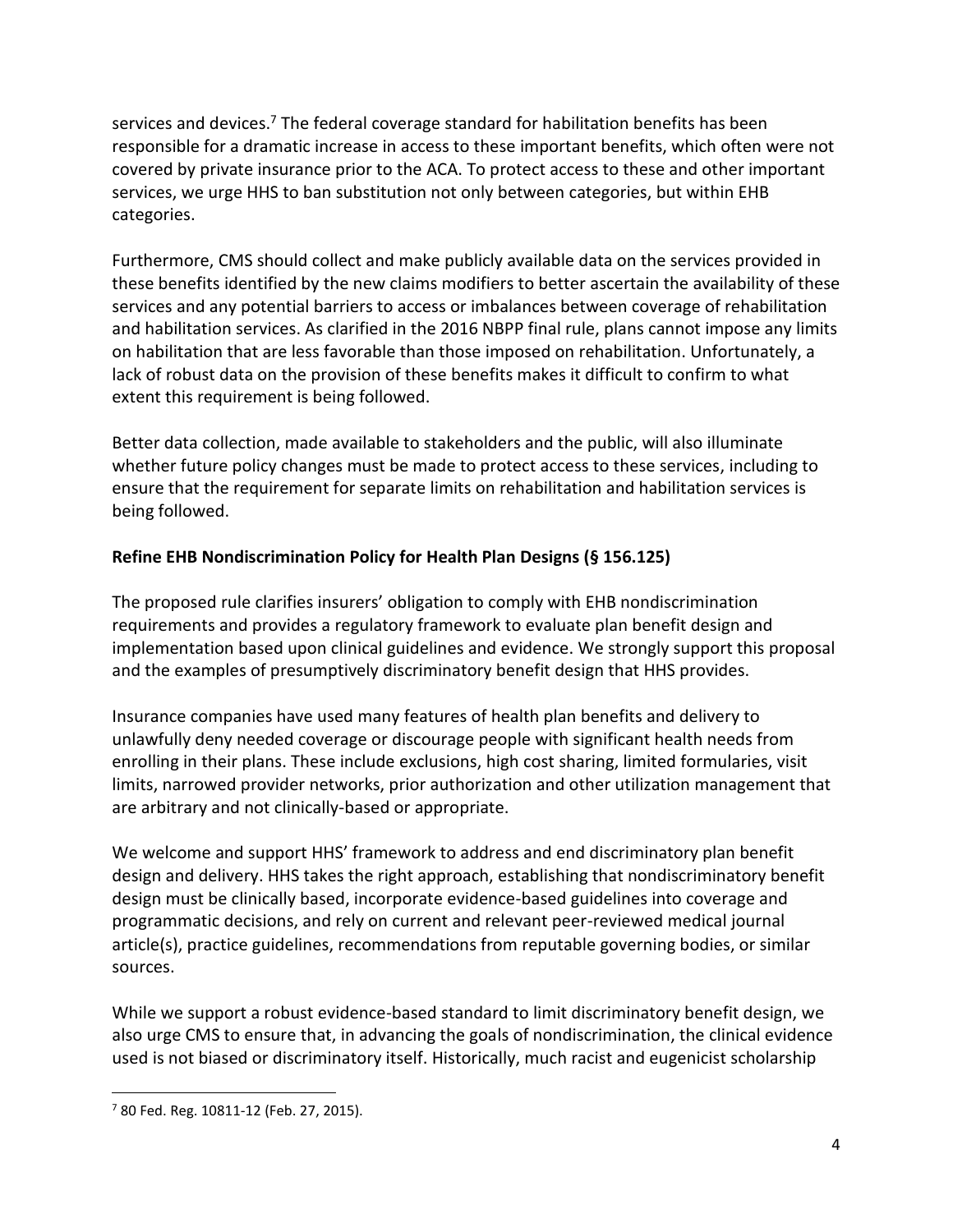has been published in medical journals, and the medical research field is not yet free of racism or anti-disability bias. Prominent bioethicists still question whether older people, people with disabilities, and people with chronic health conditions are worth treating. Many health economists continue to use the quality-adjusted life year (QALY), which people with disabilities consider discriminatory and the National Council on Disability has recommended federal and state governments ban from their programs. We urge CMS, when reviewing the clinical evidence used to defend plan design, to ensure that the evidence itself is not discriminatory in nature. This would include, but is not limited to, the use of the QALY.

We also urge that CMS find ways to maintain access to services and treatments that may be beneficial but are not conducive to conventional methodologies for developing a clinical evidence-base. For example, some people with disabilities have conditions so rare that a clinical trial is not feasible.

#### *Copay Accumulators*

Copay assistance is a lifeline, allowing many individuals to access critical, life-saving medications. Over the years, insurers have shifted costs to enrollees, with higher deductibles and increasing coinsurance. Many people with chronic health conditions, especially those who rely on specialty medications, have sought financial help to cover the increasing cost of prescription drugs. While many individuals will never hit an out-of-pocket limit of \$9,100 (the proposed amount for 2023), people with certain chronic health conditions may regularly reach these limits, often in the first few months of the year. Copay assistance is often the only way they can afford the medication they need, even if they have insurance.

The NPRM seeks to refine Section § 156.125 and directly addresses the issue of discriminatory benefit design through adverse cost sharing tiering schemes.<sup>8</sup> While we support CMS' intention to ensure that benefit design reflects clinical evidence rather than an effort to discriminate against people with high health care needs, we also strongly recommend CMS include language in this section also prohibiting use of copay accumulator adjustment policies, which discriminate against people living with chronic illness.

Extensive research documents that high out-of-pocket costs cause people to abandon, or fail to initiate, prescription medications, particularly for lower income individuals.  $9$  For patients with a serious condition like HIV, multiple sclerosis, cancer, epilepsy, or hemophilia, delaying or forgoing treatment may result in severe deterioration of their condition, permanent disability or even death.

Some have expressed concern that manufacturer copay assistance incentivizes physicians to

l

<sup>8</sup> 87 Fed. Reg. 667.

<sup>9</sup> Michael T. Eaddy et al., *How Patient Cost-Sharing Trends Affect Adherence and Outcomes: A Literature Review*, 37 Pharmacy & Therapeutics 45 (2012); Dana P. Goldman, Geoffrey F. Joyce & Yuhui Zheng, *Prescription Drug Cost Sharing: Associations with Medication and Medical Utilization and Spending and Health*, 298 JAMA 61 (2007).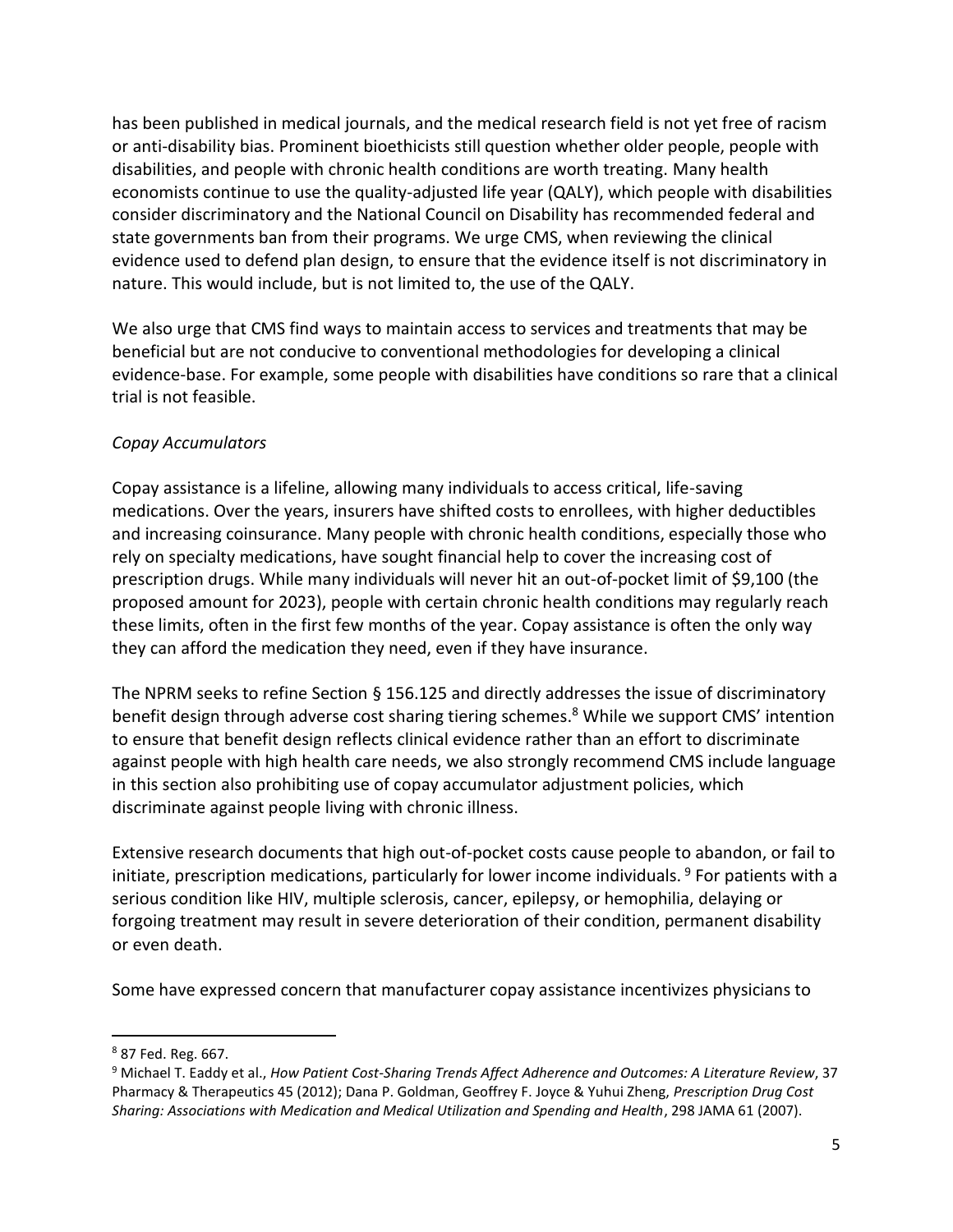prescribe more expensive drugs. This is not the case in many conditions and for people with disabilities. For example, epilepsy medications are not interchangeable and treatment of epilepsy is highly individualized. Selection of the appropriate medication to prevent seizures is determined by a number of variables, including type of seizure, seizure frequency, age, gender, and other health conditions. This careful selection will increase if a person has co-occurring conditions.

# **Medical Loss Ratio (§ 158.150)**

Insurers that have failed to spend at least the required amount of premium revenue on clinical services versus administrative expenses must rebate enrollees. In 2020 and 2021, these rebates have exceeded \$2 billion. CMS identifies egregious examples of insurers using various tactics to avoid paying rebates owed to consumers. For example, insurers have attributed indirect expenses to quality improvement activities (QIA) – including the purchase of artwork and travel and entertainment expenses – to inflate health spending and deprive consumers of rebates. Limiting the definition of a quality improvement activity to include only direct expenses related to clear quality or clinical standards is both appropriate and necessary.

We also encourage HHS to reconsider the standards a wellness program must meet to qualify as a QIA. The proposed rule expresses concern that some issuers incorrectly classify profits they make for providing wellness incentives to enrollees. We are further concerned that issuers may classify as QIAs many programs and activities that do not actually promote or increase wellness and health. Wellness programs have at best a mixed track record in improving wellness, and such programs may actually pose risks to people with lower incomes or who are in poor health. We urge HHS to take steps to prevent issuers from benefiting under MLR rules by using purported wellness activities that lack an evidentiary basis for positive health outcomes.

# **Standardized Plan Options (§ 156.201)**

We strongly support HHS's proposal to require issuers to offer at least one standardized plan at every product network type, metal level, and in every service area where the issuer also offers non-standardized plans. Plan standardization will enable consumers to more easily compare plans by standardizing cost-sharing requirements, thereby allowing individuals to focus on other factors that are more crucial to consumers' health, such as premiums, provider network, and quality of services. In addition, standardization serves improves affordability in the Marketplace by ensuring that consumers always have access to at least one plan that exempts certain important services from deductibles. We also strongly support requiring standardized plans to use fixed copays instead of coinsurance, which disproportionately burdens persons with chronic illness and disabilities. By improving affordability to basic services that underserved populations typically lack access to, the proposal will also help address health disparities in the long run. The effectiveness of standardization in improving access and affordability is evident by the experience of the nine states and the District of Columbia that have already adopted standardization in their state-run exchanges. We are pleased that the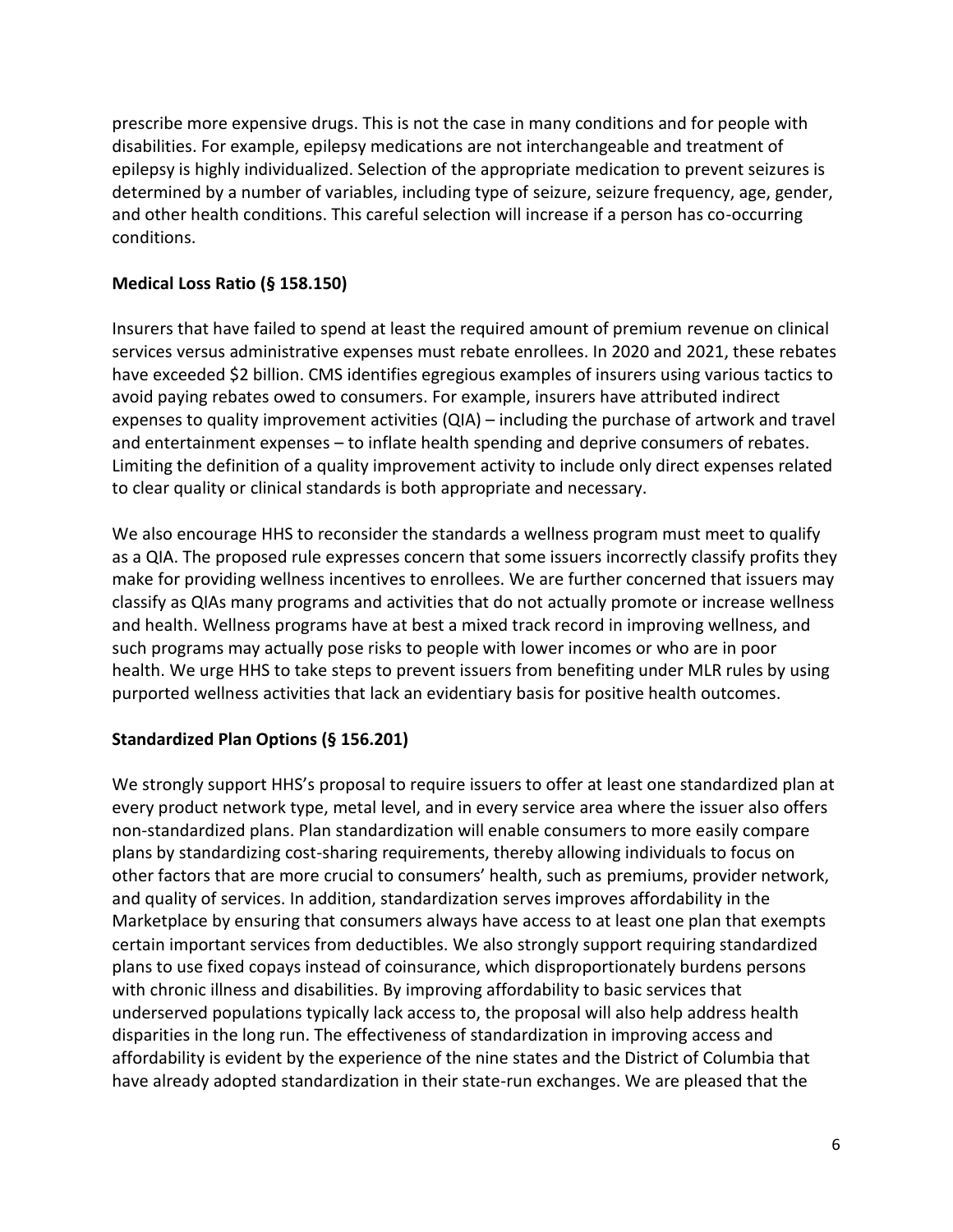federal government is now extending the policy to federally facilitated exchanges and statebased exchanges that use the federal platform.

However, we urge HHS to also address the high deductibles in some of the standardized plans. We are especially concerned with the \$9,100 deductible in the Bronze standardized option. According to research previously cited by the Department in other rulemaking, nearly 4 in 10 adults would have difficulty paying for an emergency expense costing \$400.<sup>10</sup> People in this circumstance are the most likely to choose a Bronze option based on premium cost. With the potential to face \$9,100 in charges, they are functionally uninsured and may not seek needed care due to cost.

# **Network Adequacy (§ 156.230)**

We commend HHS for revisiting these regulations to add new provisions aimed at ensuring that QHP enrollees have meaningful access to all essential health benefits. We support HHS's proposal to evaluate networks of QHPs and potential QHPs in the FFE prior to their certification, and post-certification review of compliance with appointment wait time standards in response to random sampling or complaints. We urge HHS to closely scrutinize both the standards and review process before allowing states that perform plan management functions to perform their own reviews of network adequacy to ensure that both are indeed at least as stringent as the established federal standards, and that networks are reviewed before QHPs are certified.

Similarly, we believe that in future rulemaking, HHS should consider using the FFE standards as a floor for State-based Exchanges. This would allow states to perform their own reviews of network adequacy as long as both the state standards and review process are at least as stringent as the established federal standards and process. We emphasize that network adequacy reviews, whether performed by HHS or by states, must include direct testing, such as secret shopper surveys of provider directories, or data systems that capture appointment details, and that these reviews should specifically evaluate provider accessibility and availability for people with disabilities.

# *Time and Distance Standards*

 $\overline{\phantom{a}}$ 

We strongly support HHS's proposal to codify provider and facility types that will be subject to time and distance standards. Placing this information in the regulation is an important step toward ensuring that QHP enrollees have meaningful access to essential health benefits.

We commend HHS for including "Outpatient Clinical Behavioral Health" as a provider type subject to time and distance standards, and for making clear that this provider type can include licensed, accredited, and certified professionals. We suggest that HHS split this category into

<sup>&</sup>lt;sup>10</sup> Board of Governors of the Federal Reserve System, Report on the Economic Well-Being of U.S. Households in 2018 (May 2019), available at: https://www.federalreserve.gov/publications/2019-economic-well-being-ofushouseholds-

in-2018-dealing-with-unexpected-expenses.htm.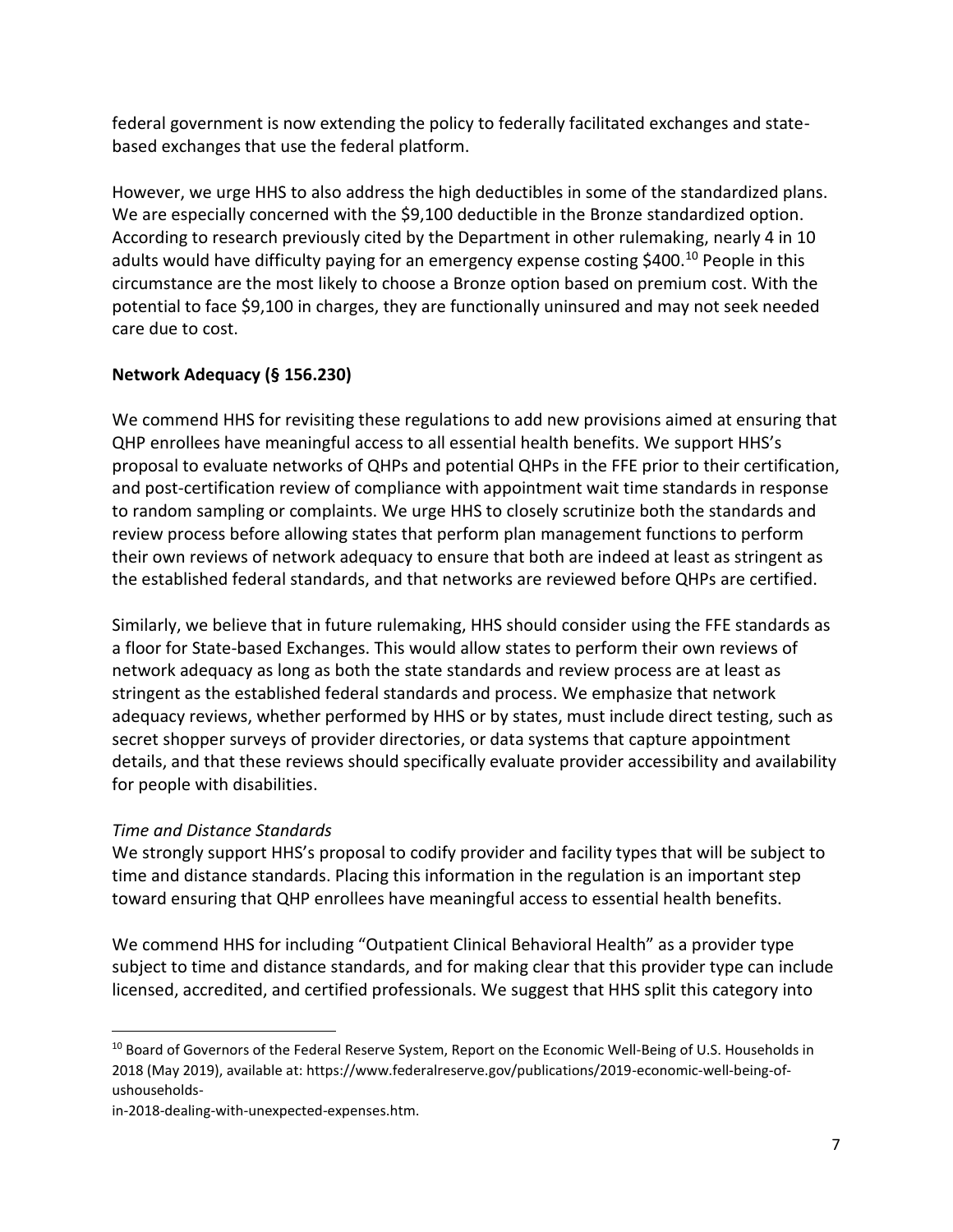two groups, one for "Outpatient Clinical Mental Health" providers and another for "Outpatient Clinical Substance Use Disorder" providers. Putting all behavioral health providers into one category could cover up shortages of either mental health or substance use disorder service providers, and most behavioral health providers do not offer both mental health and substance use disorder services.

We also encourage CMS to include audiology in this list as well. Audiologists play a critical role in habilitation for individuals with hearing and related disorders, working individually and/or with other specialties to enhance their overall health status, independence, and quality of life. Also, several settings where habilitation and rehabilitation services are frequently provided are not included in the proposed facility specialty list for the time and distance standards. In particular, inpatient rehabilitation facilities (IRFs), comprehensive outpatient rehabilitation facilities (CORFs), and long-term care hospitals (LTCHs) are omitted, though skilled nursing facilities (SNFs) are included. We encourage CMS to add these facilities to the list to ensure that QHP enrollees have adequate access to these critical settings of care.

Furthermore, we note that time and distance standards should not always be used as the sole measure of network breadth, given shortages of some types of providers and the ongoing regionalization of some specialty care. For example, those standards do not appropriately account for children with medically complex conditions or other special health care needs who must travel long distances to receive care, including habilitative services, at children's hospitals that serve large regions. One study<sup>11</sup> found that nearly half of pediatric specialty hospitalizations took place outside of adult-focused distance standards. Similarly, an analysis<sup>12</sup> by the Children's Hospital Association found that approximately 50% of children nationwide would not have access to the services of an acute care children's hospital if adult Medicare Advantage time and distance standards are used.

We also support HHS's proposal to measure appointment wait times. We appreciate that HHS has identified a "short list of critical service categories" to which appointment wait times should apply. We recommend that HHS add Urgent Care to this list. The experience of people during the COVID-19 pandemic has highlighted the crucial role that Urgent Care centers provide in delivering care to people who need it quickly, but whose condition does not rise to the level of an emergency. They also help make diagnostic testing and screening services available when primary care provider offices are not open.

[https://www.childrenshospitals.org/-](https://www.childrenshospitals.org/-/media/Files/CHA/Main/Issues_and_Advocacy/Key_Issues/Exchanges_and_Private_Coverage/Issue-Briefs-and-Reports/Capacity_of_Childrens_Hospitals_Dec2014.pdf)

 $\overline{\phantom{a}}$ 

<sup>11</sup> Colvin, J., et. al. *Hypothetical Network Adequacy Schemes for Children Fail to Ensure Patients' Access to In-Network Children's Hospital*, Health Affairs 37, No. 6 (June 2018): 873-880. Doi: 10.1377/hlthaff.2017.1339, <sup>12</sup> *An Examination of Certain Network Adequacy Measures and their Potential Impact on Children's Access to a Children's Hospital*, Children's Hospital Association, December 2014. Available at:

[<sup>/</sup>media/Files/CHA/Main/Issues\\_and\\_Advocacy/Key\\_Issues/Exchanges\\_and\\_Private\\_Coverage/Issue-Briefs-and-](https://www.childrenshospitals.org/-/media/Files/CHA/Main/Issues_and_Advocacy/Key_Issues/Exchanges_and_Private_Coverage/Issue-Briefs-and-Reports/Capacity_of_Childrens_Hospitals_Dec2014.pdf)[Reports/Capacity\\_of\\_Childrens\\_Hospitals\\_Dec2014.pdf](https://www.childrenshospitals.org/-/media/Files/CHA/Main/Issues_and_Advocacy/Key_Issues/Exchanges_and_Private_Coverage/Issue-Briefs-and-Reports/Capacity_of_Childrens_Hospitals_Dec2014.pdf)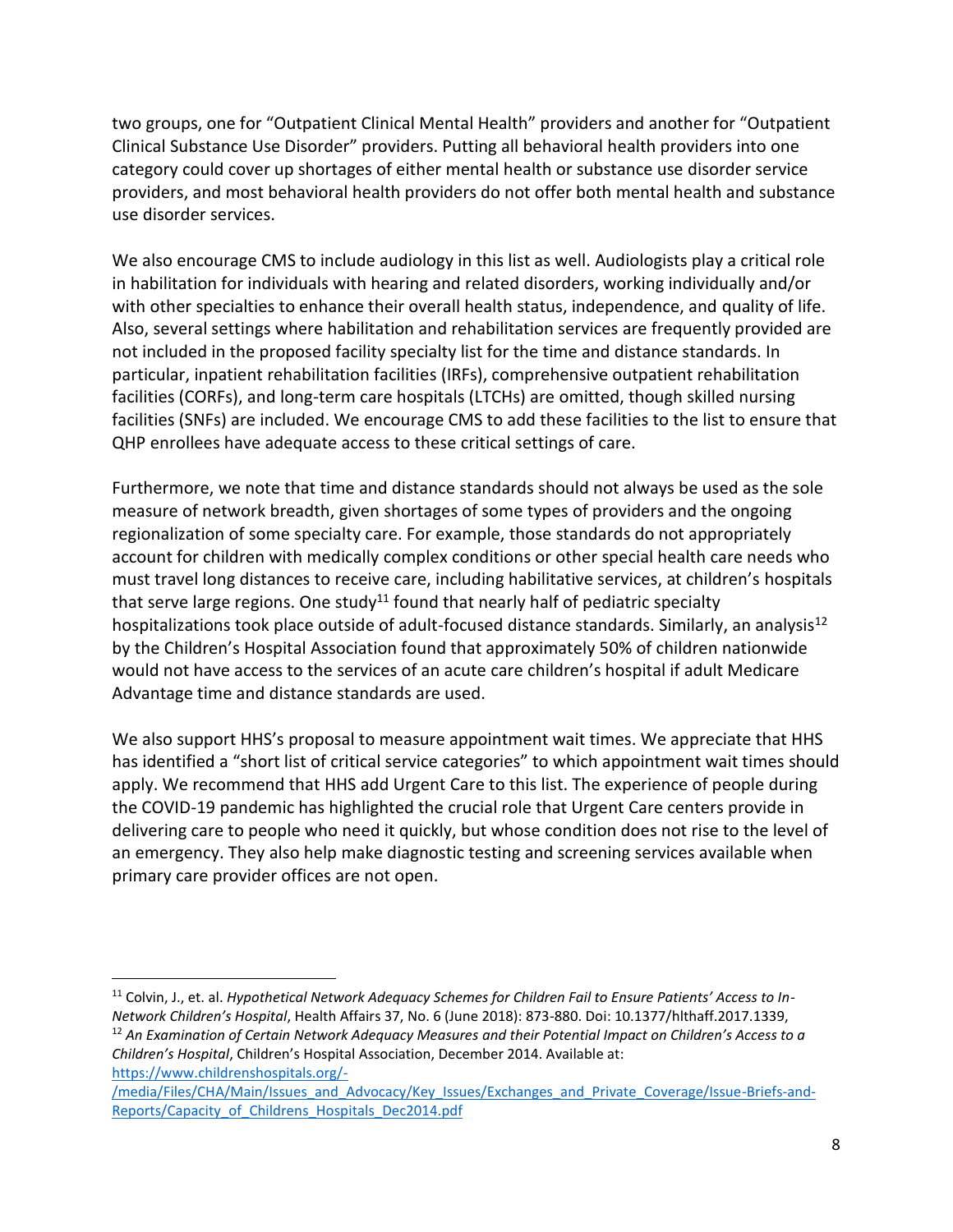We strongly support HHS's proposal that plans that use tiered networks may only count providers contracted within the network tier that results in the lowest cost-sharing obligation toward satisfying the network adequacy requirements.

In addition, we urge HHS to clarify QHPs' obligations to their enrollees when they are unable to meet time and distance or appointment wait-time standards. Even the most robust networks will occasionally fail to accommodate extremely rare and specialized services, and may experience times when providers are temporarily unavailable, which can require enrollees to travel further and wait longer to access care. For example, many health care providers have recently experienced temporary staff shortages due to COVID infections. We urge HHS to make clear that in these situations, QHPs must hold their enrollees financially harmless for seeking care from out-of-network or higher tier providers, and must clearly explain the process for seeking an exception in beneficiary materials and on their website.

We support HHS's proposal to require all issuers seeking certification of plans to be offered as QHPs through the FFE to submit information about whether network providers offer telehealth services. Over the last few years we have learned a lot about the use of telehealth, and gathering this information will help inform future rulemaking about the role telehealth plays in comprising a network sufficient to deliver covered services to enrollees without limiting inperson access. We believe that more information is needed before rulemaking in this area would be prudent, and thus strongly support the proposal to collect this information.

We also support HHS's proposal to raise the Essential Community Provider (ECP) participation standard to 35 percent. Indeed, we believe HHS should strengthen this standard by requiring QHPs to satisfy this threshold for each category of ECP rather than for all ECPs combined. This would ensure that QHP enrollees have adequate access to all of the important types of ECPs, which range from Ryan White providers to FQHCs. As above, we believe that plans with tiered networks may only count ECPs contracted within the network tier that results in the lowest cost-sharing obligation toward satisfying the 35 percent threshold.

# **Quality Standards: Quality Improvement Strategy (§ 156.1130)**

The proposed rule would require all QHPs with at least two consecutive years in a market to include in their quality improvement strategies (QIS) at least one payment structure that provides financial incentives for activities aimed at reducing health and health care disparities. We support this policy change as an initial step, but ask CMS to require more public transparency and accountability about the process of selecting, implementing, evaluating, and reporting the outcomes of QIS interventions.

The proposed QIS policy does tie effective performance on reducing health and health care inequities to financial reward, but it lacks two key elements. First, QHPs should have to seek input from enrollees and stakeholders who represent underserved communities in the plan service area to guide their QIS activity selection and shape which activities related to health or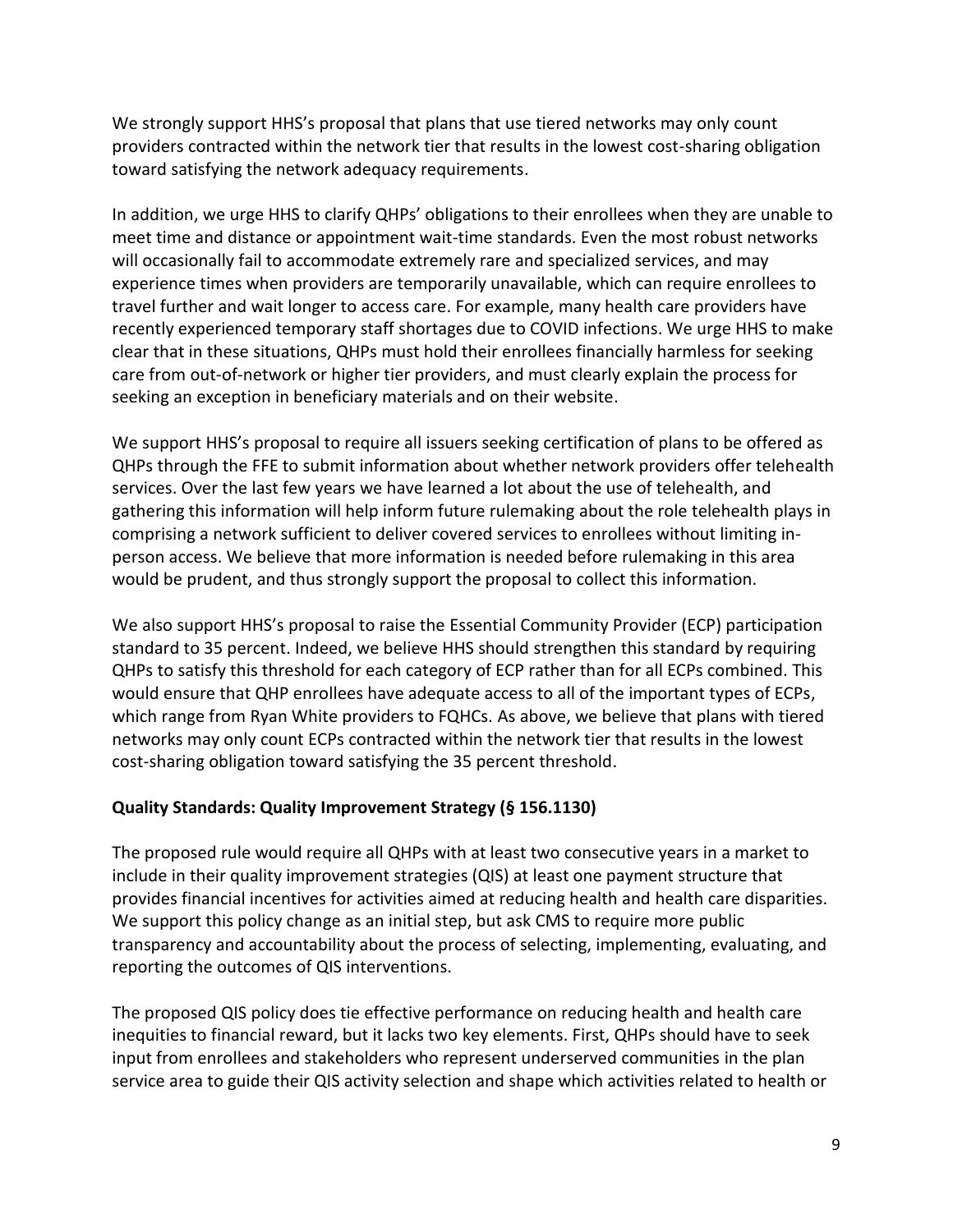health care inequities they prioritize. Second, more public accountability is necessary to reassure the public that issuers (and CMS) take these initiatives seriously.

In Medicaid managed care, plans must undertake Performance Improvement Projects (PIPs) that could be useful to inform the QIS policy in this area. External Quality Review mandates annual evaluation and public reporting of PIP outcomes, and the Quality Strategy process offers stakeholders a forum to provide input on state quality priorities.

With this degree of public transparency in Medicaid, we have found that many PIPs are poorly organized, fail to create adequate baseline data, and/or have little positive impact on improving outcomes. For example, Minnesota required Medicaid plans to conduct and report on threeyear PIP to improve racial and ethnic disparities in depression management.<sup>13</sup> The results were disappointing. Of eight participating plans, two showed markedly worse disparities after three years, three more showed little change in overall rates or disparities, two did not disaggregate their data by race, and the last two did not report or had too small a data sample.<sup>14</sup> Only one of eight plans reported an increase in depression management that met its stated goals, and that plan did not disaggregate the outcome by race.<sup>15</sup>

We believe that Medicaid PIPs might be more successful if they were more directly tied to financial incentives, as would be included in the QHP requirement proposed here. However, without substantial public accountability improvements, we are skeptical that QIS activities will demonstrably move the bar on health equity or other priorities related to care quality.

We recommend that, CMS add these public accountability improvements to the regulation at § 156.1130, in addition to the proposed requirement that plans develop at least one payment structure aimed at reducing health inequity in their quality improvement strategy.

# **Solicitation of Comments Regarding Health Equity, Climate Health, and Qualified Health Plans**

We strongly support requirements for QHPs to collect information on each enrollee's race, ethnicity, gender, sexual orientation, primary language and disabilities. Asking enrollees to provide this information is a necessary first step to track persistent health inequities and to reveal those that are yet unidentified. HHS – for all of its programs and not solely marketplaces – should review expert recommendations and research on demographic data collection and set standards for the language QHPs use to ask individuals to share their demographic information. Recommendations on how to do this successfully already exist from the [Institute of Medicine,](https://www.ahrq.gov/research/findings/final-reports/iomracereport/reldatasum.html)

l <sup>13</sup> Island Peer Review Org. ["IPRO"], *Minnesota EQR Technical Report 2017*, 15 (Apr. 2019),

[https://edocs.dhs.state.mn.us/lfserver/Public/DHS-6888E-ENG.](https://edocs.dhs.state.mn.us/lfserver/Public/DHS-6888E-ENG) Blue Plus showed an increasing disparity of 8 percentage points over 3 years. Hennepin Health showed an increase of 14.3 percentage points over the same period.

<sup>14</sup> Id. at 18, 31, 43, 55, 66, 75, and 89.

<sup>15</sup> Id. at 89.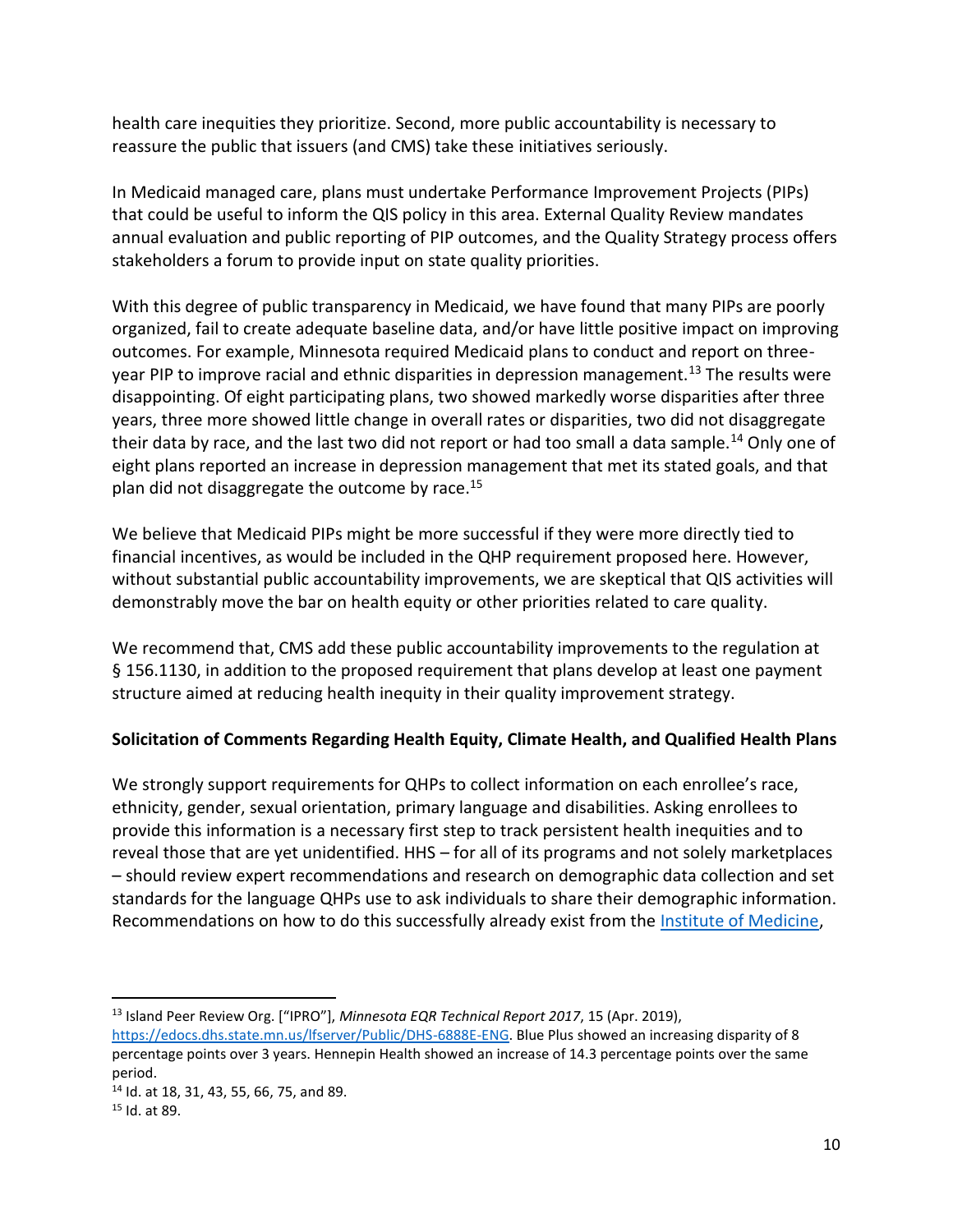[the Williams Institute at UCLA,](https://williamsinstitute.law.ucla.edu/)<sup>16</sup> and forthcoming from the National Academies of Sciences, [Engineering, and Medicine.](https://www.ahrq.gov/research/findings/final-reports/iomracereport/reldatasum.html) They draw on both studies and stakeholder input. The ultimate purpose of collecting voluntary demographic information from enrollees is to advance health equity. As such, HHS should also set expectations for QHPs to engage in systematic review of enrollee data, ensure they are using best practices to collect that data, and take actions to correct disparities that become apparent through their review.

We also recommend that HHS set an example by improving data collection in its own programs and activities, such as collecting comprehensive demographic data in HealthCare.gov and requiring SBEs to do the same. This will not likely preclude the need for QHPs to also collect this data, particularly because some individuals will be more confident providing demographic data to a plan or provider (who shares it with a QHP) as opposed to a government agency to enroll in a program. It *will* demonstrate HHS' own commitment to collecting and utilizing demographic data to address health disparities and improve health equity.

Additionally, HHS requested comment on whether QHPs should be required to obtain NCQA's Health Equity Accreditation. We support this requirement. HEA's standard for accreditation captures the importance of data collection and affirmative steps that QHPs can take to use health disparity data to improve health equity. However, the HEA lacks specific standards that address people with disabilities. We recommend that HHS work with NCQA and stakeholders from the disability community to add standards that promote equity for disabled enrollees, including comprehensive data collection. HHS should retain responsibility for oversight of QHP accreditation, and materials provided to NCQA by QHPs, such as scorecards and evaluations, should be publicly available.

# **Conclusion**

 $\overline{a}$ 

Thank you for the opportunity to comment on this important issue. If you have further questions, please contact David Machledt [\(machledt@healthlaw.org\)](mailto:machledt@healthlaw.org).

Respectfully Submitted,

American Association on Health and Disability American Music Therapy Association American Speech-Language-Hearing Association Autistic Self Advocacy Network The Arc of the United States Bazelon Center for Mental Health Law Brain Injury Association of America Center for Medicare Advocacy Disability Rights Education and Defense Fund (DREDF)

<sup>16</sup> [https://williamsinstitute.law.ucla.edu/publications/data-collection-sogi/;](https://williamsinstitute.law.ucla.edu/publications/data-collection-sogi/)  [https://williamsinstitute.law.ucla.edu/publications/smart-so-survey/;](https://williamsinstitute.law.ucla.edu/publications/smart-so-survey/) <https://williamsinstitute.law.ucla.edu/publications/geniuss-trans-pop-based-survey/>